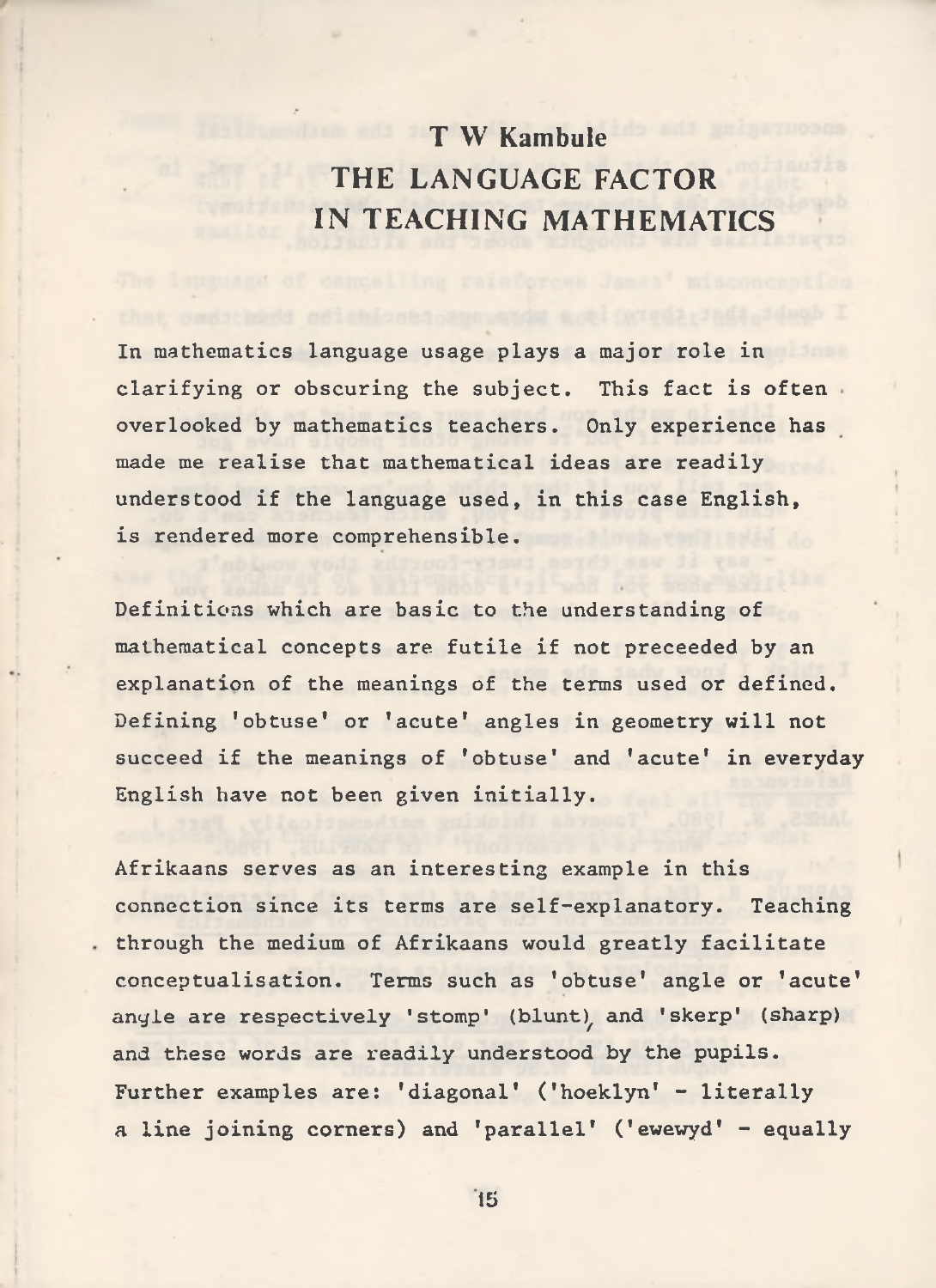**spaced). In English 'diagonal' or 'parallel' do not convey** « **anything to children. They are just t^rms that have to be learnt.**

**Most pupils are ensnared by the language rather than by the mathematics hidden therein. Once the language is analysed the rest is far from being abstruse. This is particularly true when teaching problems leading to equations. As an example consider word problems leading to the teaching of equations. The teacher should spend come ten minutes teaching the relevant language (phrases and words) before delving into the problems. Algebraic equivalents to the phrases must be given, e.g.**

**The excess of p over q (p-q)** A number **n** and its reciprocal  $\left(\frac{1}{n}\right)$ **A number of two digits x and y (10x + y) A number obtained by reversing the digits (10y + x)**

**By the time the problems are tackled, the pupils will be familiar with the language. The 'gogga' part of the exercise will have been eliminated and the abtruseness done away with.**

**Numerous students, especially in matric, find the discourse on concurrency frightful. But if the groundwork of teaching the meaning of the term concurrent is tackled just before introducing the'theoretical work, citing suitable examples**

**16**